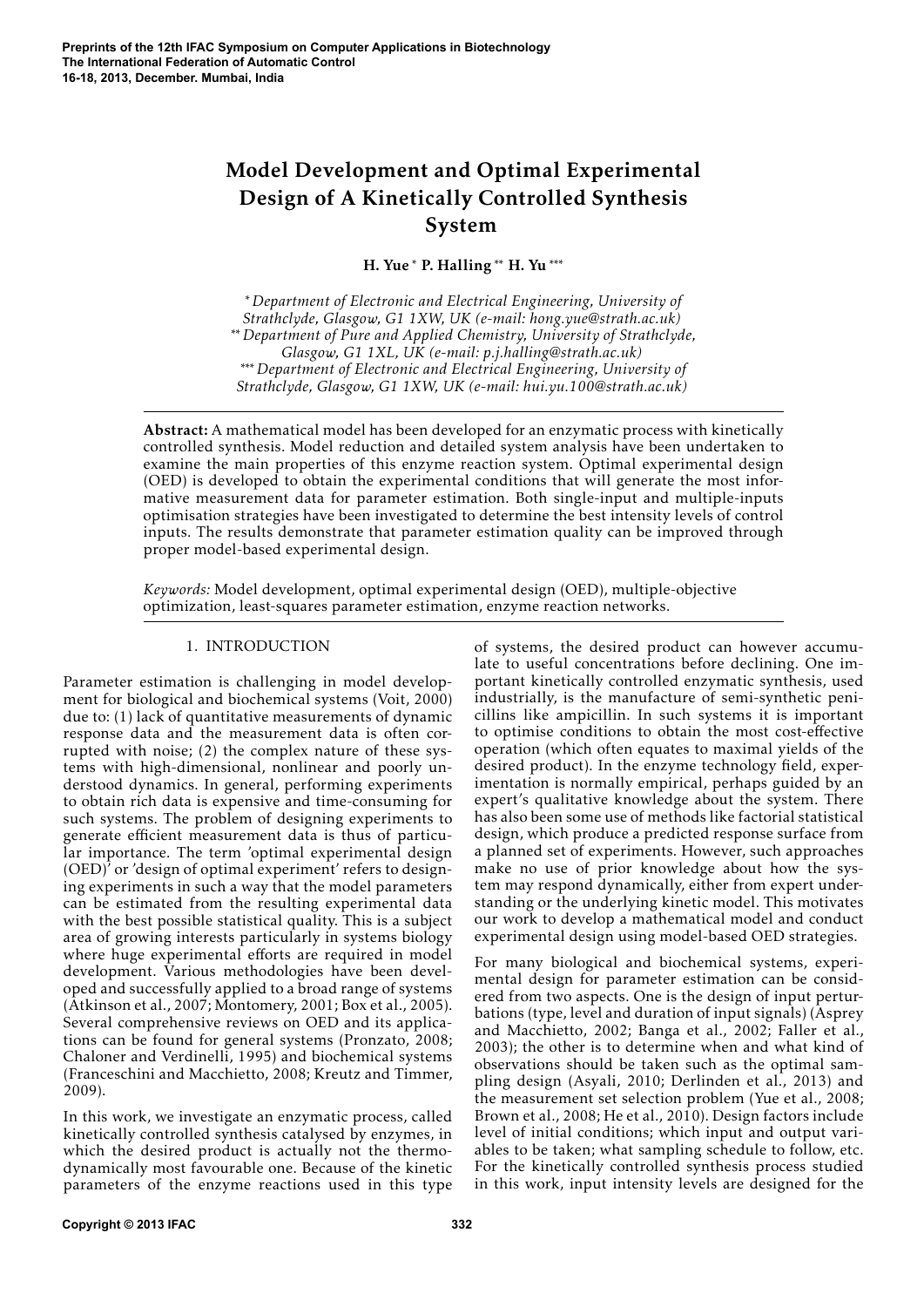purpose of getting the best estimation of those crucial parameters that affect the output product most.

The rest of the paper is organised as follows. In Section 2, preliminaries on parameter estimation, OED, local sensitivity analysis of differential algebraic equation (DAE) models are briefly introduced. In Section 3, the model development of the enzyme reaction system is presented and model reduction is made following the conservative analysis. Using the established model, OED of singleinput and multiple-inputs is implemented in Section 4, with conclusions given in Section 5.

## 2. PRELIMINARIES

#### *2.1 Parameter Estimation and Optimal Experimental Design*

Consider a general dynamic system described by the following nonlinear ordinary differential equation (ODE) and algebraic output equation

$$
\dot{\mathbf{X}}(t) = \mathbf{f}\left(\mathbf{X}(t), \boldsymbol{\theta}, \boldsymbol{\omega}(t)\right), \ \mathbf{X}(t_0) = \mathbf{X}_0 \tag{1}
$$

$$
\mathbf{Y}(t) = h(\mathbf{X}(t), \boldsymbol{\theta}) + \xi(t) \tag{2}
$$

 $X \in \mathbb{R}^n$  is the state vector with initial condition  $X_0$  and *n* the number of state variables. Each component of X is denoted as *x<sup>i</sup>* , which normally stands for molecule concentrations in a biochemical reaction network. *θ* ∈ R*<sup>m</sup>* is the parameter vector with *m* the number of parameters. The component of  $\theta$  is denoted as  $k_j$  mostly referring to kinetic reaction rates.  $f(.)$  is a column nonlinear function for states transition, which is often derived from the underlying biochemical reaction mechanisms. *ω* is introduced to represent the experimental design parameters.  $Y \in \mathbb{R}^r$  is the measurement output vector with  $r(r \leq n)$ being the number of measurement variables, and *h*(·) the measurement function reflecting the use of observables. The signal *ξ* is assumed to be independently and identically distributed (*i.i.d.*), additive, zero-mean Gaussian noise. Parameter estimation for system (1)-(2) can be obtained by the least-squares algorithm

$$
\hat{\boldsymbol{\theta}} = \arg\min_{\boldsymbol{\theta} \in \Theta} \sum_{l=1}^{\psi} \left( \mathbf{Y}(t_l) - \hat{\mathbf{Y}}(\hat{\boldsymbol{\theta}}, t_l) \right)^T \mathbf{Q}^{-1}
$$

$$
\left( \mathbf{Y}(t_l) - \hat{\mathbf{Y}}(\hat{\boldsymbol{\theta}}, t_l) \right) \tag{3}
$$

where Y and  $\hat{Y}$  are the measurement output and the model prediction output, respectively. Q is the measurement error covariance matrix, the subscript *l* denotes sampling time index,  $\psi$  is the total number of sampling points in the dimension of time.

In the scheme of least-squares estimation, the Fisher information matrix (FIM) quantifies the information content of the measurement data. Under the assumption that the measurement noises are *i.i.d.*, zero-mean Gaussian processes, the FIM is a nonlinear function of the estimated parameters for model  $(1)-(2)$  that can be formulated by local sensitivity matrix. Denoting  $X =$  $[x_1, x_2, \dots, x_n]^T$ ,  $\theta = [k_1, k_2, \dots, k_m]^T$ , the local sensitivity matrix is described as

$$
\mathbf{S(t)} = \partial \mathbf{X}(t) / \partial \boldsymbol{\theta} = \left[ s_{ij}(t) \right]_{n \times m}, \ s_{ij}(t) = \partial x_i(t) / \partial k_j \qquad (4)
$$

The FIM is represented as a function of the local sensitivity matrix:

$$
\text{FIM}(\boldsymbol{\theta}, \omega) = \sum_{l=1}^{\psi} \mathbf{S}^{T}(t_{l}, \boldsymbol{\theta}, \omega) \mathbf{Q}^{-1} \mathbf{S}(t_{l}, \boldsymbol{\theta}, \omega).
$$
 (5)

Following the previous noise assumptions, an OED problem can be written as a general optimisation problem

$$
\omega^* = \arg \max_{\omega \in \Omega} \Phi(\text{FIM}(\theta, \omega)).
$$
 (6)

 $Ω$  is the space for the design parameter vector  $ω$ ,  $Φ(·)$ is a function that reflects the design target. In many OED problems,  $\Phi(\cdot)$  is taken from the widely used alphabetical experimental design criteria that are scalar functions of FIM, such as:–

- A-optimal, maximising trace(FIM);
- D-optimal, maximising det(FIM);
- E-optimal, minimising *<sup>λ</sup>max*(FIM−<sup>1</sup> ), etc.

Here trace(·), det(·) and  $\lambda_{max}$ (·) denote trace, determinant and the maximum eigenvalue of a matrix. These alphabetical criteria are related to the size and shape of the confidence hyper-ellipsoid for estimated parameters, and will give different experimental design results when choosing different criteria. The design using any of these three scalarisation criteria turns out to be a convex optimisation problem when the FIM is an appropriate function of the experimental design parameters (Boyd and Vandenberghe, 2004).

#### *2.2 Sensitivity Calculation for DAE Models*

Differentiation of the sensitivity matrix (4) with respect to *θ* yields the following sensitivity differential equations:

$$
\dot{\mathbf{S}}(t) = \mathbf{J}(t)\mathbf{S}(t) + \mathbf{F}(t), \ \mathbf{S}(t_0) = \mathbf{S}_0 \tag{7}
$$

where  $J = \partial f / \partial X$  is the Jacobian matrix,  $F = \partial f / \partial \theta$  is the parameter Jacobian matrix. The sensitivity matrix S can be calculated by solving (1) and (7) simultaneously which involves  $n \times (m+1)$ -dimension ODEs. The initial values of  $S_0$  are typically zeros unless the system initial conditions depend on the model parameters. This method is called direct differential method (DDM) (Varma et al., 1999).

It is common that conservation laws exist in biological and biochemical networks. For such a system, if all the ODEs are included in the sensitivity calculation without separating the independent state variables from the dependent ones, the Jacobian matrix J will be singular and cause troubles in numerical computation. To avoid this problem, the components of the state vector X are divided into independent dynamic state variables and dependent algebraic (state) variables. Rewrite the system ODEs in the form of DAEs:

$$
\begin{cases} \dot{\boldsymbol{x}}_{s}(t) = \boldsymbol{f}_{s}(\boldsymbol{x}_{s}(t), \boldsymbol{x}_{a}(t), \boldsymbol{\theta}) \\ 0 = \boldsymbol{f}_{a}(\boldsymbol{x}_{s}(t), \boldsymbol{x}_{a}(t), \boldsymbol{\theta}) \end{cases}
$$
 (8)

in which  $\mathbf{x}_s \in \mathbb{R}^{n_s}$  is the independent state vector and  $x_a \in \mathbb{R}^{n_a}$  the dependent state vector, obviously,  $n_s + n_a =$ *n*, *i.e.*,  $\mathbf{x} = [\mathbf{x}_s^T \ \mathbf{x}_a^T]^T$ .  $\mathbf{f}_s$  is the column vector function corresponding to the independent state time derivative and  $f_a$  is the column vector function that describes the conservation laws. If *∂f <sup>a</sup> /∂x<sup>a</sup>* is not singular, then the algebraic constraint manifold is regular and there is a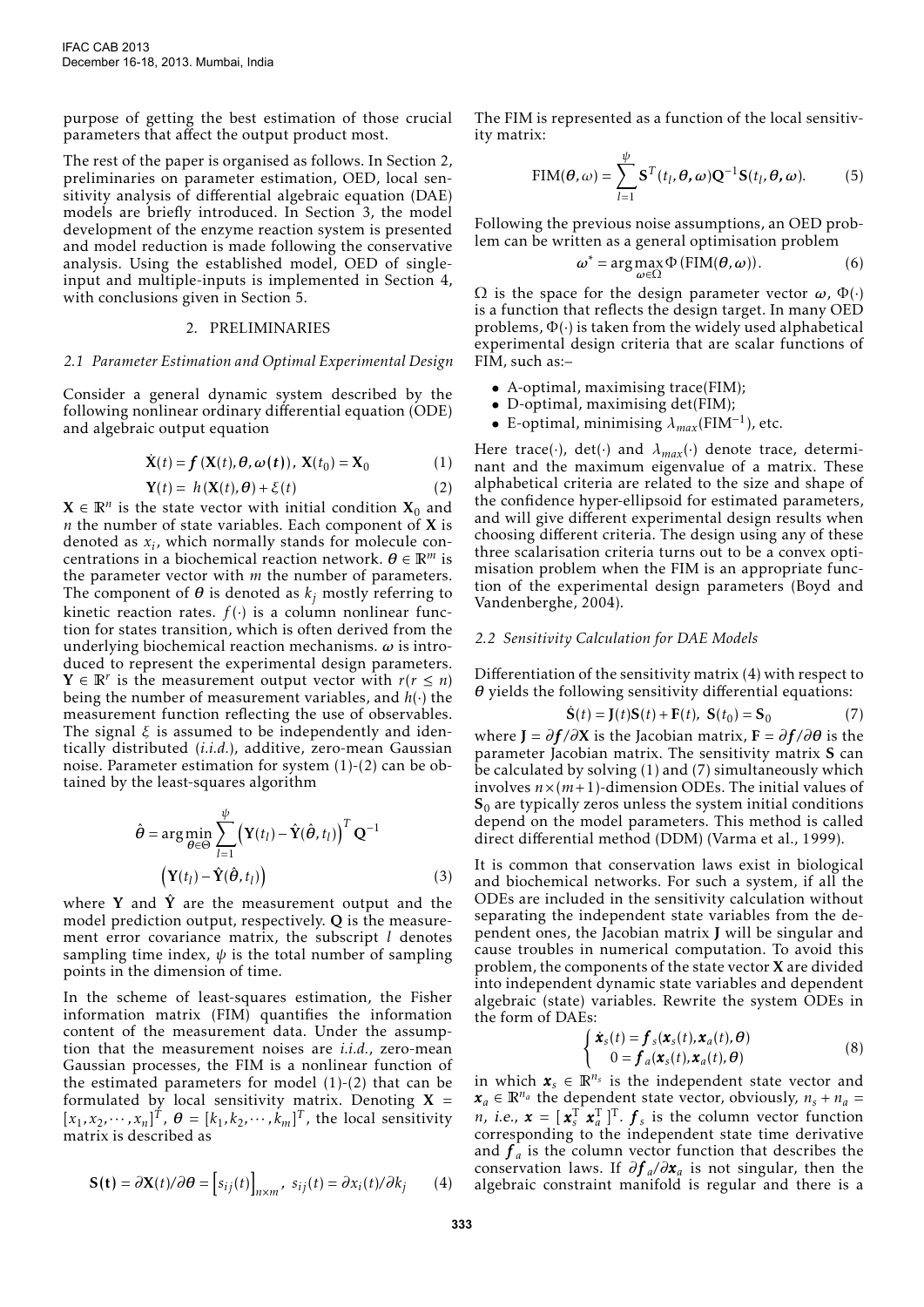locally defined function,  $\mathbf{x}_a = \mathbf{g}(\mathbf{x}_s, \boldsymbol{\theta})$ , which leads to  $f_a$ ( $\mathbf{x}_s$ , $g$ ( $\mathbf{x}_s$ , $\theta$ )) = 0. Then the system described by differential equations may be locally expressed by  $\dot{\bm{x}}_s$  =  $f_{s}(\pmb{x}_{s},\pmb{g}(\pmb{x}_{s},\pmb{\theta}),\pmb{\theta}).$  The Jacobian matrix is accordingly represented as:

$$
\mathbf{J}_s = \frac{\partial \mathbf{f}_s}{\partial \mathbf{x}_s} - \frac{\partial \mathbf{f}_s}{\partial \mathbf{x}_a} \left[ \frac{\partial \mathbf{f}_a}{\partial \mathbf{x}_a} \right]^{-1} \frac{\partial \mathbf{f}_a}{\partial \mathbf{x}_s}
$$
(9)

and the parameter Jacobian matrix is

$$
\mathbf{F}_s = \frac{\partial \mathbf{f}_s}{\partial \boldsymbol{\theta}} - \frac{\partial \mathbf{f}_s}{\partial \mathbf{x}_a} \left[ \frac{\partial \mathbf{f}_a}{\partial \mathbf{x}_a} \right]^{-1} \frac{\partial \mathbf{f}_a}{\partial \boldsymbol{\theta}} \tag{10}
$$

With this reformulation, the Jacobian matrix J*<sup>s</sup>* will not be singular and the sensitivity matrix can be calculated using the DDM algorithm.

## 3. MODEL DEVELOPMENT OF THE ENZYME REACTION SYSTEM

## *3.1 System Description and Modelling*

In this work, an enzyme reaction system as illustrated in Fig. 1 is studied. In this system, S is the donor substrate, P is the leaving group product, N denotes the nucleophile, Q is the desired product, R is the hydrolysis by-product; W stands for water whose quantity is taken as constant due to its large amount; E, ES, E\*, EQ and ER are different forms of enzymes in the reaction system. Among these components, Q, S, P, N and R are measurable in experiments. It's difficult to measure different forms of enzymes since their concentrations are very low. We identify the initial concentrations of S, N and E as user-controllable inputs written as  $S_0$ ,  $N_0$  and  $E_0$ , respectively. A number of the complications such as enzyme inactivation, reactant instability, effects of pH and temperatures, etc., have been removed in this exemplar system to simplify the model.



Fig. 1. Exemplar kinetically controlled synthesis system

A number of important enzymatic processes are believed to follow this reaction scheme, or a closely related one. They are known as kinetically controlled reactions, in that the desired product (here Q) is not the thermodynamically most favourable one (here R) which would predominate at long times. The chemical reactions can be written into the following 6 groups.

$$
v_1: E + S \xrightarrow[k_1]{k_1} ES
$$
  
\n
$$
v_2: ES \xrightarrow[k_2]{k_2} P + E^*
$$
  
\n
$$
v_3: N + E^* \xrightarrow[k_3]{k_3} EQ
$$
  
\n
$$
v_4: EQ \xrightarrow[k_4]{k_4} Q + E
$$
  
\n
$$
v_5: E^* + W \xrightarrow[k_5]{k_5} ER
$$
  
\n
$$
v_6: ER \xrightarrow{k_6} E + R
$$

Based on these reactions, a set of ODEs can be written following the mass-balance principle (see  $(A.1)$ - $(A.10)$ ) given in the appendix).

#### *3.2 Conservation Analysis and Model Reduction*

Applying linear algebraic calculation to the ODE model  $(A.1)$ - $(A.10)$ , the following conservation constraints can be obtained.

$$
ES + S + P = C_1 \tag{11}
$$

$$
EQ + N + Q = C_2 \tag{12}
$$

$$
E + ES + EQ + E^* + ER = C_3 \tag{13}
$$

$$
ES + EQ + S + Q + R + E^* + ER = C_4 \tag{14}
$$

 $C_1$ ,  $C_2$ ,  $C_3$  and  $C_4$  are constants determined by the initial conditions of the states. For this system, P, Q, R, ES, *E*<sup>\*</sup>, EQ and ER are zeros at  $t = 0$ . Therefore we have

$$
C_1=C_4=S_0,\ C_2=N_0,\ C_3=E_0
$$

The four constraints,  $(11) - (14)$ , derived from the ODE model, comply with the following conservation laws.

• Conservation of enzyme

$$
E + ES + EQ + E^* + ER = E_0
$$

• Conservation of leaving group moieties

$$
ES + S + P = S_0
$$

• Conservation of transferred group, e.g. acyl

 $ES + EQ + S + Q + R + E^* + ER = S_0$ 

• Conservation of nucleophile moieties

$$
EQ + N + Q = N_0
$$

From the above conservation analysis, the original 10- ODEs model can be further reduced to 6 ODEs and 4 algebraic equations. There are more than one way to select the independent states set. The only constraint here is that *E* <sup>∗</sup> and *ER* must stay in separate groups. Considering the pseudo steady-state operation that is normally taken to handle this type of systems, in which the dynamics of S, P, N, Q and R are kept in the ODEs, we choose  $\{E^*, S, P, N, Q, R\}$  as the independent variable set and {*ES,EQ,ER,E*} as the dependent variable set. This will bring the following DAE model with 6 ODEs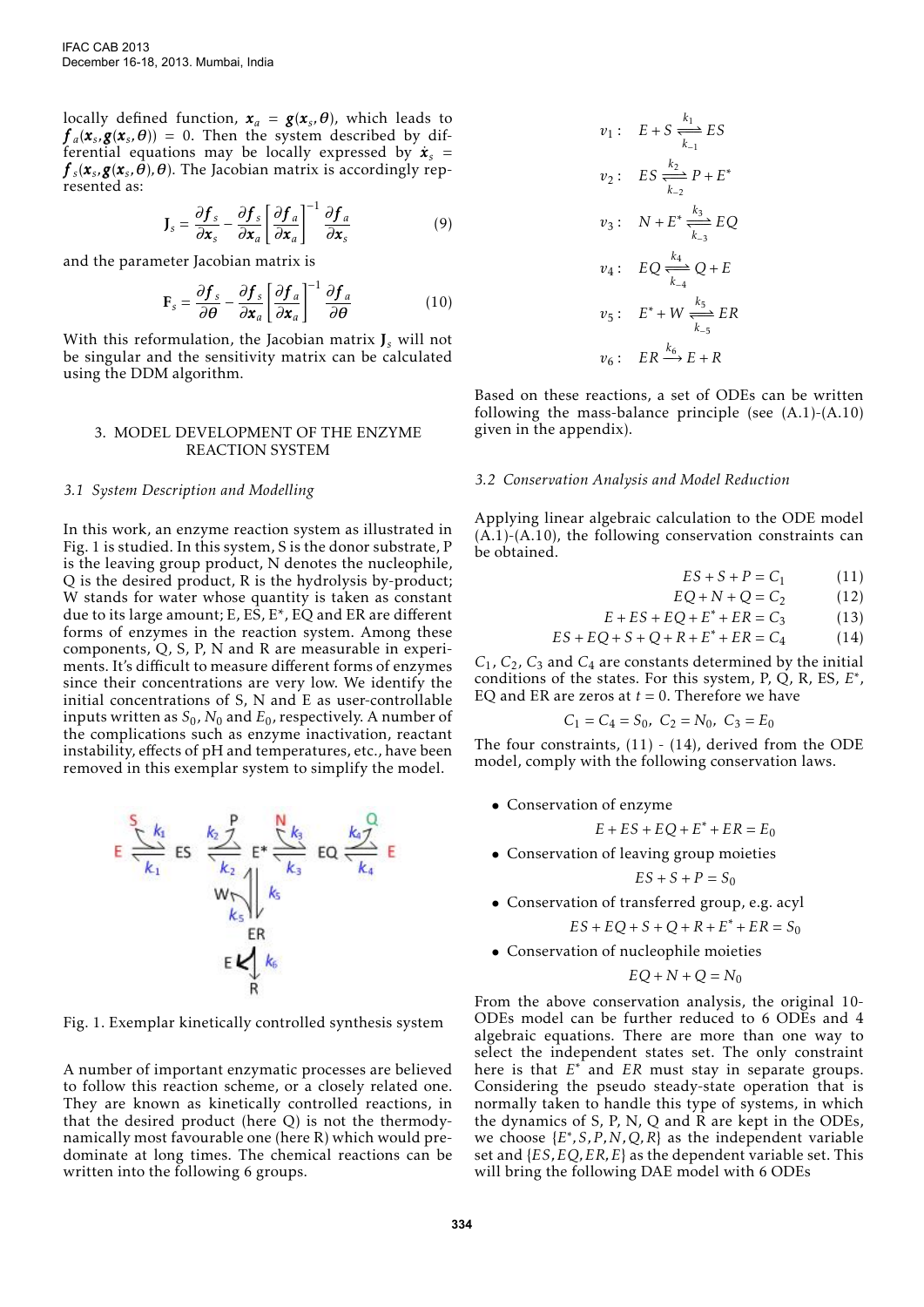$$
\frac{dE^*}{dt} = -(k_5 W + k_{-5})E^* - k_2 S + (k_{-5} - k_2)P + (k_{-5} - k_{-3})N
$$
  

$$
-k_{-3}Q - k_{-5}R - k_{-2}E^*P - k_3E^*N + k_2 S_0
$$
  

$$
+ (k_{-3} - k_{-5})N_0
$$
 (15)

$$
\frac{dS}{dt} = (-k_1 E_0 + k_1 S_0 - k_{-1})S - k_{-1}P - k_1(S + Q + R)S
$$
  
+k<sub>-1</sub>S<sub>0</sub> (16)

$$
\frac{dP}{dt} = -k_2(S+P) - k_{-2}E^*P + k_2S_0\tag{17}
$$

$$
\frac{dN}{dt} = -k_{-3}(N+Q) - k_3 E^* N + k_{-3} N_0 \tag{18}
$$

$$
\frac{dQ}{dt} = -k_4(N+Q) - k_{-4}(S+Q+R)Q + k_4N_0
$$
  

$$
-k_{-4}(E_0 - S_0)Q
$$
 (19)

$$
\frac{dR}{dt} = k_6(-E^* + P + N - R) - k_6N_0\tag{20}
$$

and 4 algebraic equations.

$$
ES = S_0 - S - P \tag{21}
$$

$$
EQ = N_0 - N - Q \tag{22}
$$

$$
ER = -N_0 + N + P - E^* - R \tag{23}
$$

$$
E = E_0 - S_0 + S + Q + R \tag{24}
$$

The model represented by (15)-(24) will be used for system analysis and experimental design.

## *3.3 Equilibrium Analysis*

The steady states of the dynamic system can be obtained by taking all the ODEs to be zeros, which immediately brings that

$$
ES(\infty) = E^*(\infty) = EQ(\infty) = ER(\infty) = S(\infty) = Q(\infty) = 0
$$

The non-zero steady states of *P* , *E*, *N* and *R* are dependent on the initial conditions via the conservation laws, i.e.  $P(\infty) = R(\infty) = S_0$ ,  $N(\infty) = N_0$ , and  $E(\infty) = E_0$ .

The output of major interest is the product Q, which increases at the first stage of the reaction and then decreases until reaching a zero steady state. The production of Q is a balance of kinetic and equilibrium effects. The equilibrium position will always be essentially all R. In the model reaction scheme the production of R is completely irreversible, therefore at infinite time all S and Q will be converted to R. The kinetic constants are such that R is not produced quickly. In the early stages, *E* ∗ (produced from E and S through reactions  $v_1$  and  $v_2$ ) will react much more rapidly with N (leading to Q formation through  $v_3$ and  $v_4$ ) than with W (leading to R through  $v_5$  and  $v_6$ ). Hence substantial amounts of Q are formed in the early stages. But after S is depleted, the reversible reactions leading to Q (via *v*4) start to go in reverse. Much of the *E* <sup>∗</sup> accumulated still reacts with N to go back to Q, for no net change. But the small fraction of *E* ∗ that does react with W will go on irreversibly to R. Therefore, overall, there is a slow but continuing conversion of Q, formed earlier, to R. Fig. 2 demonstrates the concentration time profiles of S, Q and R. Nominal parameter values (see table A.1) are used in this simulation and the nominal initial conditions are set to be  $E_0 = 1.5e - 5$ ,  $S_0 = 0.8$  and  $N_0 = 0.9$ , respectively.



Fig. 2. Time profiles for concentrations of Q, R and S

## 4. SINGLE INPUT AND MULTIPLE INPUTS OPTIMAL EXPERIMENTAL DESIGN

## *4.1 Simulation Set-up and Local Sensitivity Analysis*

The kinetic reaction rates of this system are given in table A.1 in the appendix. The unit used for concentration is  $mol \cdot L^{-1}$ , and for time is second. In this enzymatic process, the product quality is expected to be maximised either through increasing the ratio of  $Q/S_0$  or reducing the time to reach its peak value. The state Q is chosen as the single state variable in formulating FIM in the following OED simulation. The simulation measurement noise is an additive term with a ratio of 5% relative level and 0*.*001 absolute level to the original amplitude of the states during the whole process.

The time profiles of the sensitivity coefficients, *∂Q/∂k<sup>j</sup>* (*j* =  $1, \dots, 11$ ), are given in Fig. 3 to indicate the local parametric effects to *Q* at each time point in the reaction process. To further compare the sensitivities quantitatively, a bar chart is given in Fig. 4, in which the following index is used to reflect the overall sensitivities along the time range ( $\psi$  is the number of sampling time points).

$$
OS_{ij} = \frac{1}{\psi} \sqrt{\sum_{l=1}^{\psi} (s_{ij}(t_l))^2}
$$
 (25)

The sensitivity analysis suggests that *k*2, *k*−<sup>3</sup> and *k*−<sup>5</sup> are the most sensitive parameters for this system.

## *4.2 Optimal Experimental Design of Input Intensities*

Taking the 3 most sensitive parameters into the estimation scheme, OED algorithms were applied to determine what are the best values for  $E_0$ ,  $S_0$  and  $N_0$  to minimise the parameter estimation errors. The OED was first implemented to each control input individually, and then to all 3 inputs simultaneously. Following expert advise on this enzyme reaction system, the design range is set to be: *N*<sub>0</sub> ∈ [0*.*01*,* 1]*, S*<sub>0</sub> ∈ [0*.*01*,* 1]*,* and *E*<sub>0</sub> ∈ [1*.5e* − 6*,*1*.5e* − 4]. For each input factor, a grid of 100 sampling points is used in simulation. The optimal values of the initial conditions calculated by D- and E-optimal design are listed in Table 1. The last column in this table is the multiple-inputs OED results.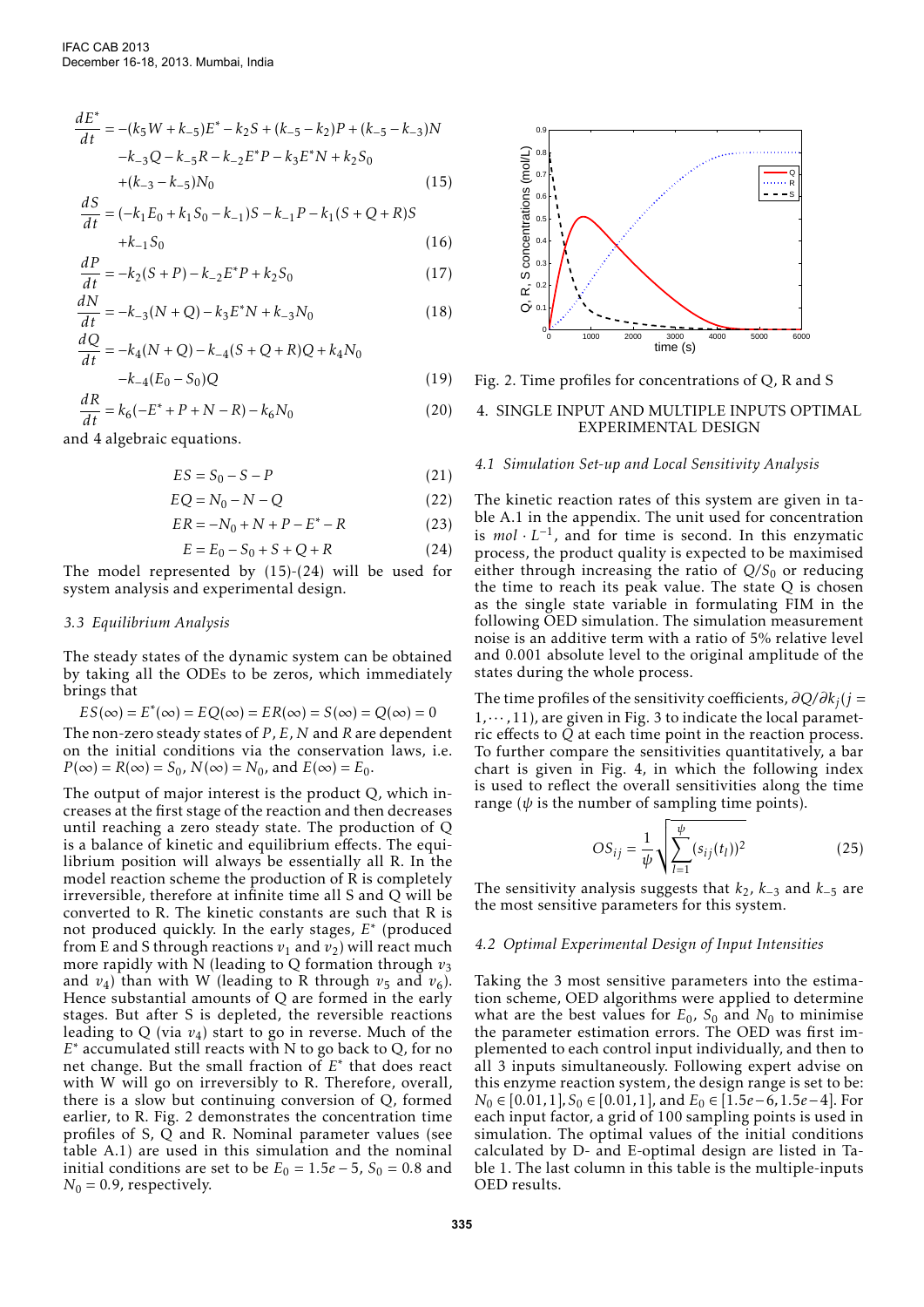

Fig. 3. Sensitivity profiles using the state Q



Fig. 4. Time-summation sensitivities using the state Q

To illustrate the design results from the parameter estimation point of view, the 95% confidence interval (CI) ellipsoids are used for parameter pairs in 2D plots. The baseline result, i.e. the ellipsoid without OED, is produced using the nominal initial conditions. For the single-input OED of  $N_0$ , the E-optimal design performance index is given in Fig. 5, and the CIs for  $(k_{-3}^-, k_{-5})$ under D- and E-optimal design are illustrated in Fig. 6. It can be seen that both D- and E-optimal design reduce the CIs compared with the case without OED indicating a smaller upper bound for the parameter estimation errors. Within this simulation scheme, it turns out that the Eoptimal design of  $N_0$  corresponds to the best solution (smallest CI) among all the results of single input OED. See Fig. 7 for a comparison.

Table 1. Single-input and multiple-inputs OED results for  $E_0$ ,  $S_0$  and  $N_0$ 

|           | $E_{\alpha}^*$ | $S^*_{0}$ |      | $(E_0^*, S_0^*, N_0^*)$ |
|-----------|----------------|-----------|------|-------------------------|
| D-optimal | $1.2e - 5$     |           | 0.8  | $(6e-6, 1, 0.21)$       |
| E-optimal | $1.2e-5$       |           | 0.15 | $(4.5e-6, 0.96, 0.15)$  |

It is not surprising that the multiple-inputs OED can achieve an improved result over the single-input OED. See Fig. 8 for a comparison of CI ellipsoids for (*k*−3*,k*−5) under different OED conditions. It can be seen that the D- and E-optimal design of multiple-inputs produce the smallest confidence region, in this case, almost equal small CIs. It should be noted that the computational cost



Fig. 5. E-optimal index w.r.t. input level of  $N_0$ 



Fig. 6. CI ellipsoids for (*k*−3*,k*−5) at different levels of *N*<sup>0</sup> of multi-inputs OED is much higher than the single-input design.



Fig. 7. CI ellipsoids for (*k*−3*,k*−5) at different input levels

# 5. CONCLUSION AND DISCUSSION

We have presented details on the model development and system analysis of a kinetically controlled enzymatic process. Through the local sensitivity analysis, crucial parameters affecting the output product are identified and used in OED so as to assess the possible improvement in parameter estimation quality. Compared with singleinput OED, the multiple-inputs OED stands a better